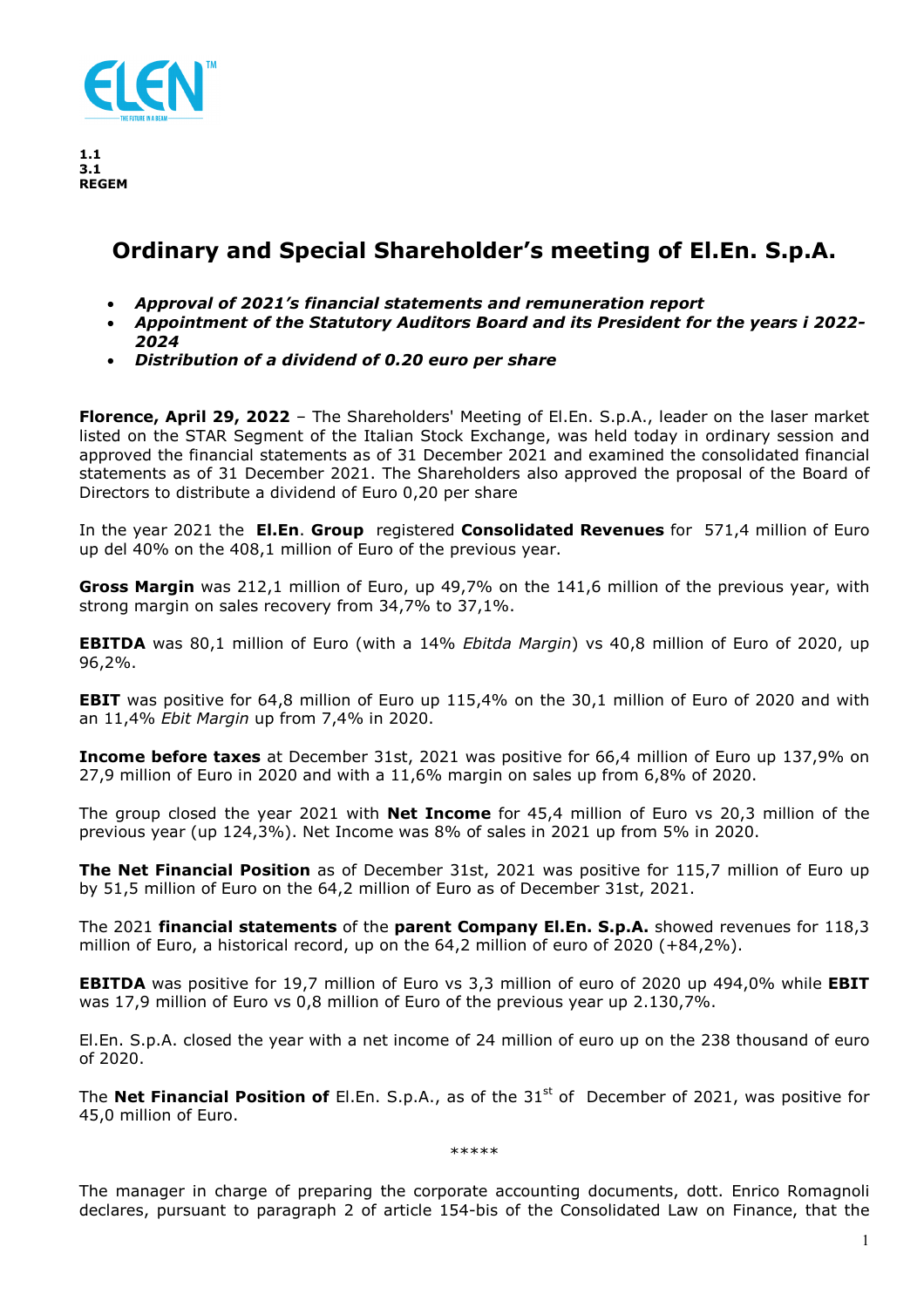

accounting information contained in this press release corresponds to the documentary results, books and accounting records.

\*\*\*\*\*

## **Allocation of the Net Profit of the Year 2021**

The Shareholders' Meeting approved the proposal of the Board of Directors to distribute a dividend of 0,20 euro per share, in compliance with the provisions of art. 2357- ter of the Italian Civil Code, with payment date May 25th, 2022 - detachment of coupon no. 1 on the Stock Exchange as of May 23rd , 2022 – and record date as of May 24th 2022.

\*\*\*\*\*

### **Remuneration Report**

The Ordinary Shareholders' meeting also approved the report on the remuneration policy and remuneration paid, in accordance with article 123-ter T.U.F. paragraph 3-bis and article 123-ter T.U.F. paragraph 6.

\*\*\*\*\*

### **Appointment of the Board of Statutory Auditors**

In addition, the Shareholders' Meeting appointed the Board of Statutory Auditors for the three-years 2022-2024 and then until the approval of the financial statements as of 31 December 2024, appointing Carlo Carrera as chairman and Rita Pelagotti and Paolo Caselli as standing auditors and Gino Manfriani and Alessandra Pederzoli as alternate auditors.

Two lists were received from which the members were extracted as follows: the standing auditors Paolo Caselli and Rita Pelagotti and the alternate auditor Gino Manfriani from the list of candidates presented by the shareholder Andrea Cangioli (list no. 1) - holder of a stake equal to 14.746% which obtained a vote equal to 48,173318 % of the share capital; the chairman Carlo Carrera and the alternate auditor, Alessandra Pederzoli from the list presented by a group of asset management companies and other institutional investors - holder of a total stake of 3.88399% - which obtained a vote equal to 27.644257% of the share capital. The appointed candidates declared that they meet the independence requirements provided for in Article 148, TUF and the other requirements required by law and by the Statute.

The current members of the Board of Statutory Auditors declared the following shareholdings in El.En. SPA as of 31 December 2021:

- Carlo Carrera: no participation
- Paolo Caselli: no participation
- Rita Pelagotti: no participation.

The curriculum of each Statuory Auditors is available on the company's website www.elengroup.com sec. Investor Relations (https://elengroup.com/it/investor-relations/documenti-assembleari.html).

\*\*\*\*\*

### **Determination of the remuneration of the members of the Board of Statutory Auditors**

The Shareholders' Meeting also resolved to determine, for the entire duration of the appointment, the annual remuneration of the effective members of the Board of Statutory Auditors, in a total of Euro 31.500,00 (thirty-one thousand five hundred/00) for the Chairman and in a total of Euro 21.000,00 (twenty-one thousand/00) for each of the standing auditors.